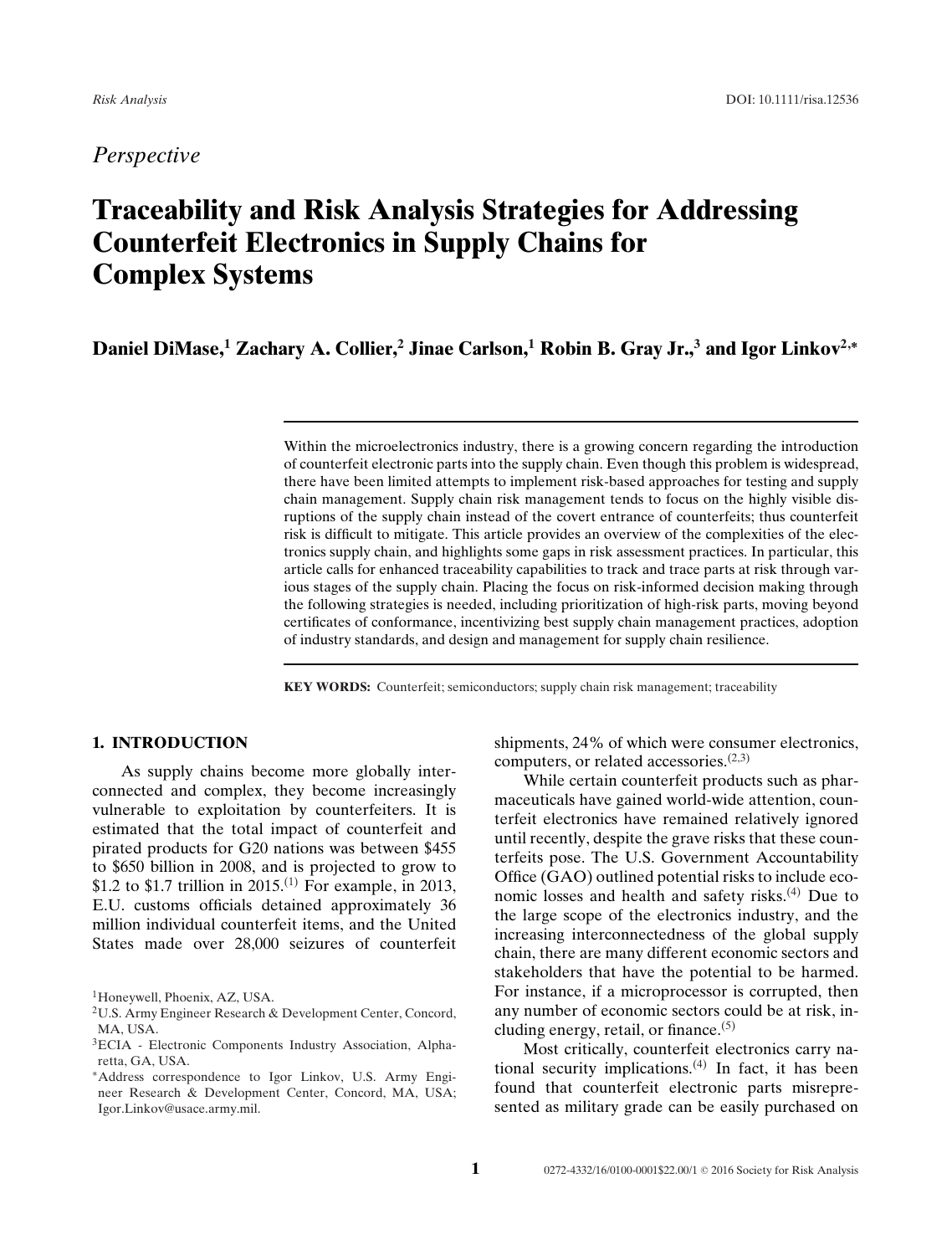the Internet $(6)$  and that counterfeits have been found in U.S. Department of Defense (DoD) supply chains, including counterfeit memory devices in the mission computers of missile systems. $(7)$  Products in DoD supply chains are usually designed to have a long service length and some frequently exceed the service length, and in practice, most of the counterfeit parts are from products that are nearing or have passed obsolescence.(8,9) The longer these products are in service the more susceptible they become to counterfeits. This is due to the increased difficulty in obtaining parts; other, less than optimal, sources are used for acquisition instead that have a higher probability of supplying counterfeit parts. Implications of counterfeits in military supply chains include degraded functionality of weapon systems and infrastructure, physical harm to troops, and the interception of sensitive data via Trojans and malware.<sup>(10)</sup>

In January 2012, President Barack Obama signed the National Strategy for Global Supply Chain Security, $(11)$  which aims to promote the secure and efficient movement of goods, and to foster a resilient supply chain. The National Strategy calls for a robust risk management strategy, including the identification and prioritization of risks, implementation of a layered defense, and formulation of an adaptive approach to respond to evolving threats. Recently, an Executive Order related to critical infrastructure cybersecurity was released, again calling for the development and implementation of risk-based standards. $(12)$ 

Counterfeit detection methods have made great improvements in their effectiveness, but in order to keep up with the increasing sophistication of today's counterfeits, further improvements in assessing risk and building resilience are necessary. Past and current efforts in the anti-counterfeiting arena include advances in the field of circuit design, such as DNA marking, $^{(13)}$  physical unclonable functions  $(PUFs)$ ,<sup> $(14)$ </sup> and various on-chip sensors.<sup> $(15)$ </sup> For instance, similarly to how DNA is used as forensic evidence in criminal proceedings, DNA marking technologies involve tagging a label or the part itself with a unique botanical DNA compound, which can then be later authenticated via a secure server, and is virtually impossible to duplicate. $(13)$  Advances have also been made in testing technologies ranging from visual inspections to microscopy, X-ray inspection, and die inspection, although some of these methods can be destructive.<sup>(16)</sup> The Society of Automotive Engineers (SAE) has a test laboratory standards development committee (G-19A) that has been

developing a test methods standard specific to electrical, electronic, and electromechanical (EEE) parts that has incorporated guidance for conducting a risk assessment and mitigating actions commensurate with the identified risk. It is anticipated that the standard will be published before the end of 2015. In parallel, best practices in supply chain management have been discussed, including traceability documentation, distributor selection, obsolescence management, incident reporting and information sharing, and electronic waste disposal methods.<sup>(17,18)</sup> Critically, research gaps still remain, primarily in the area of risk analysis $(19,20)$  and technology solutions that enable more cost-effective solutions to counterfeit avoidance and detection. Research gaps in risk analysis are partially due to the difficulty in quantifying the impacts and consequences of counterfeits, necessitating the use of semi-quantitative methods. $(21)$  Moreover, counterfeiting is an ever evolving threat; as new technologies and policies are established, counterfeiters devise novel methods for escaping detection. In addition, solutions that provide track and trace and anti-tamper capabilities in the supply chain can aid in the establishment of supply chain trust by pinpointing the origins of authentic material that has not been counterfeited or modified. Therefore, to meet the calls for resiliency and security from the White House, there is a critical need for analytical methods to aid in making credible decisions in the absence of certainty, risk-based test analysis that leads to detection of counterfeit items with higher confidence and at lower cost, and strategic risk mitigation efforts. $(19)$ 

## **2. THE ELECTRONIC, ELECTROMECHANICAL, AND ELECTRIC PARTS SUPPLY CHAIN**

#### **2.1. Supply Chain Overview**

Supply chain management is a fundamental part of an organization's strategy and can be very complex.<sup> $(22)$ </sup> In an ideal state, the EEE supply chain is composed of five major segments—original component manufacturers (OCMs), authorized distributors, circuit board assemblers, prime line replaceable unit (LRU) contractors and subcontractors, and the systems producers (Fig. 1). Although this is the ideal model, it is not always a viable option for meeting customer delivery requirements. Original equipment manufacturers (OEMs) have the ability to purchase components directly from OCMs along with contract manufactures, master distributors,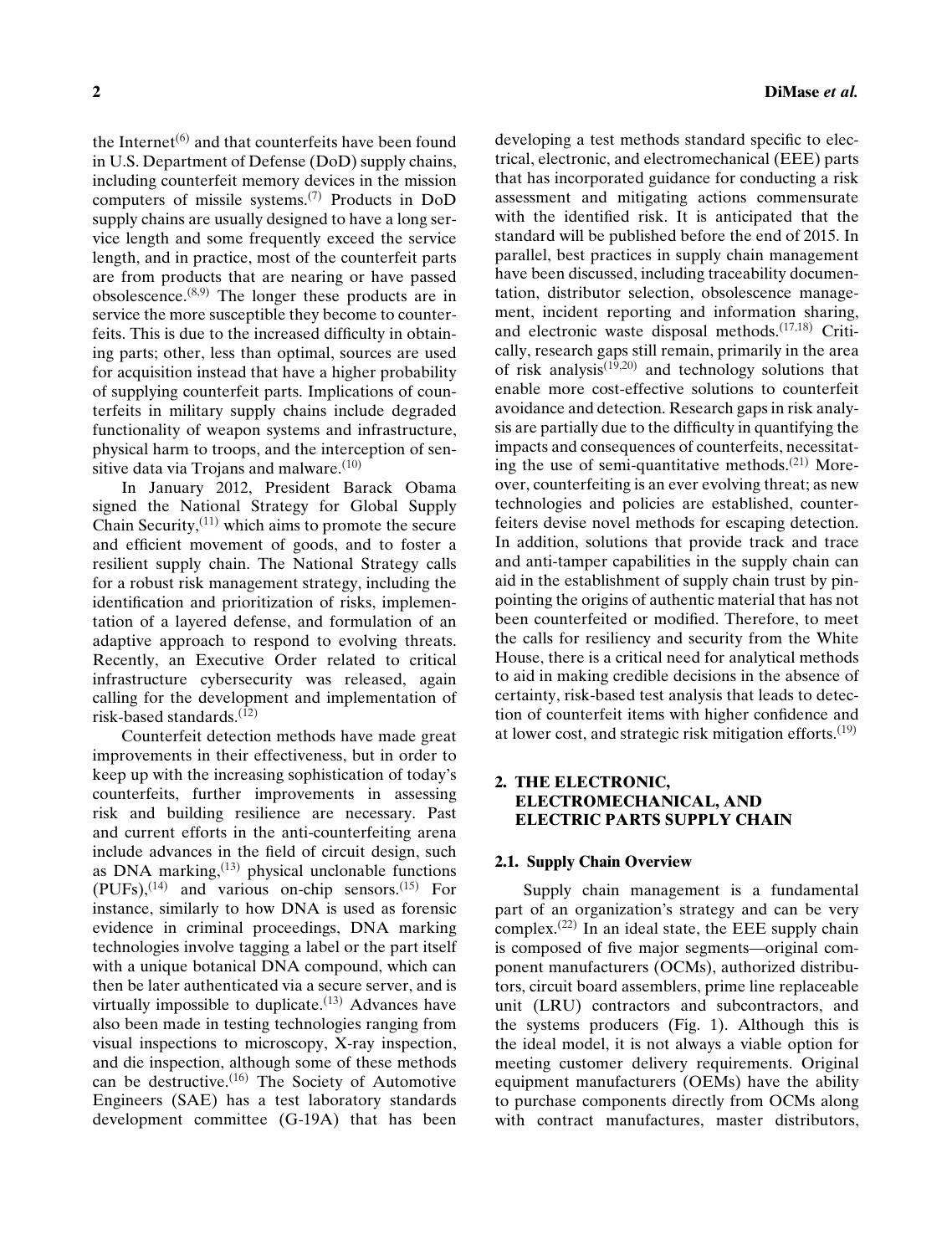

authorized distributors, brokers, and independent distributors (Fig. 2). Once material is purchased and received at any of these supply chain channels, it is not unusual for inventory to be redistributed interdivisionally or resold back into the market. As components are transferred and/or resold numerous times, the ability to trace the material to its origin becomes increasingly more difficult. The ability to maintain traceability from even the most reputable authorized/franchised distributors does not always exist and increases the likelihood of introducing counterfeit material into an organization's supply chain. It has been determined that the highest risk for counterfeit materials entering the supply chain is through the broker and independent distributor marketplace.

When reviewing the supply chain pyramid (Fig. 1), it is the third tier (circuit card assembler) that typically integrates EEE components; however, it is not uncommon for large OEMs and contract manufacturers to procure EEE components also. Maintaining traceability within an organization is also vital for counterfeit prevention as it is common practice for inventory to be transferred both interdivisionally or between the OEMs and contract manufacturers who are assembling the circuit cards on behalf of the OEMs. Lack of capabilities to trace material within an organization can harm multiple product lines within an organization if counterfeit material is transferred and consumed.

For the aerospace industry at large, once inventory is received and passes inspection, it is typically considered acceptable under the organization's quality system. Current supply chain practices do not require traceability/documentation above and beyond current documentation practices such as purchase order history along with lot/batch and date code information for such purchases. Additionally, paper documentation (e.g., certificates of conformance, packing lists, and test documentation) are typically filed in the archives and stored in accordance with the organization's records information management policy. The paperwork is not typically linked with the physical batch/shipment of parts and has a retention period associated with the receipt of goods versus the consumption, when the products may be used many years after the organization's record retention period. After the record retention period has elapsed, the paperwork is typically destroyed. Critically, this paperwork is increasingly subject to counterfeit along with the parts themselves, and cannot be taken as a sole guarantee of authenticity.

If purchases are fulfilled and documented through the OEM or authorized distributor, the acquired material is considered low risk to an organization. Outside of space-grade manufacturing, the majority of organizations only track material to stores unless traceability to the assembly is required. If traceability requirements to the end-item assembly are contractually flowed down to an organization,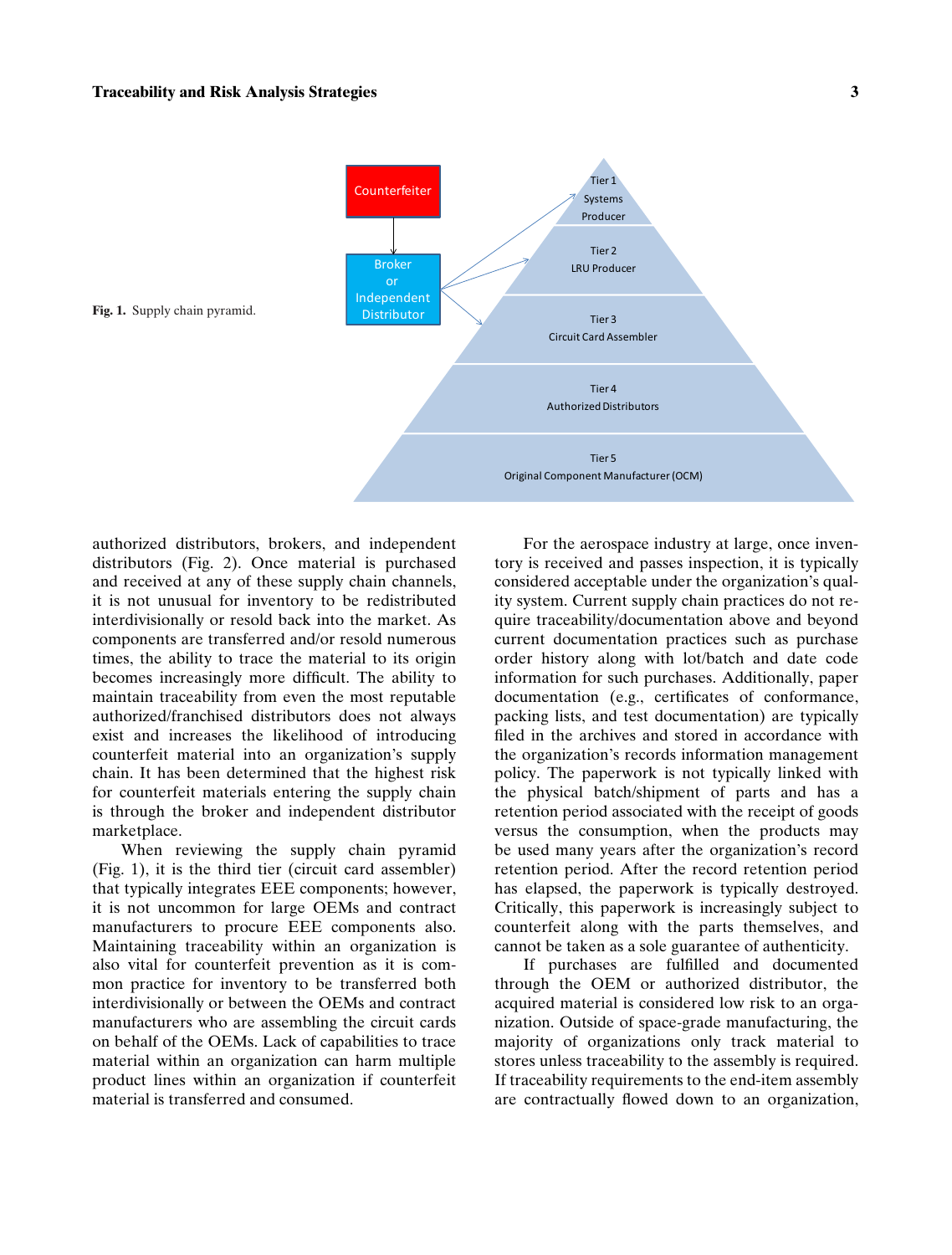

**Fig. 2.** Conceptual model of the electronics supply chain.

additional tracking may be needed. One identified path for meeting this requirement is the use of batch management with configuration controls that track work-in-progress (WIP) inventory on the factory floor to the lowest level serialized assembly. The infrastructure needed for this requires significant data storage and physical intervention to ensure appropriate recording points in the manufacturing process. Capital equipment changes may be necessary on the factory floor to automate recording of lot/date codes into data systems as material is consumed. All of this can be extremely labor intensive and costly, ranging from approximately 3x to 10x the original part cost.

## **2.2. Sources of Counterfeit Risk**

EEE counterfeit part prevention typically consists of supply chain risk management down to

the piece part provider. Industry- and governmentaccepted standards on counterfeit avoidance require use of authorized sources, and when authorized sources are not available, sources of supply that have verifiable traceability to the original manufacturer.<sup>(23–25)</sup>

A significant source of counterfeit EEE parts is the disposal of electronic waste, often called "ewaste," which is generated from discarded electronic assemblies from businesses and consumers and harvested from these assemblies in developing countries.<sup> $(26)$ </sup> Even if developed countries were to regulate and attempt to control e-waste, developing countries where the material is harvested have enough of their own supply of e-waste due to their own consumption and disposal of material.

One of the most advanced threats of EEE counterfeits are those that are considered "tampered."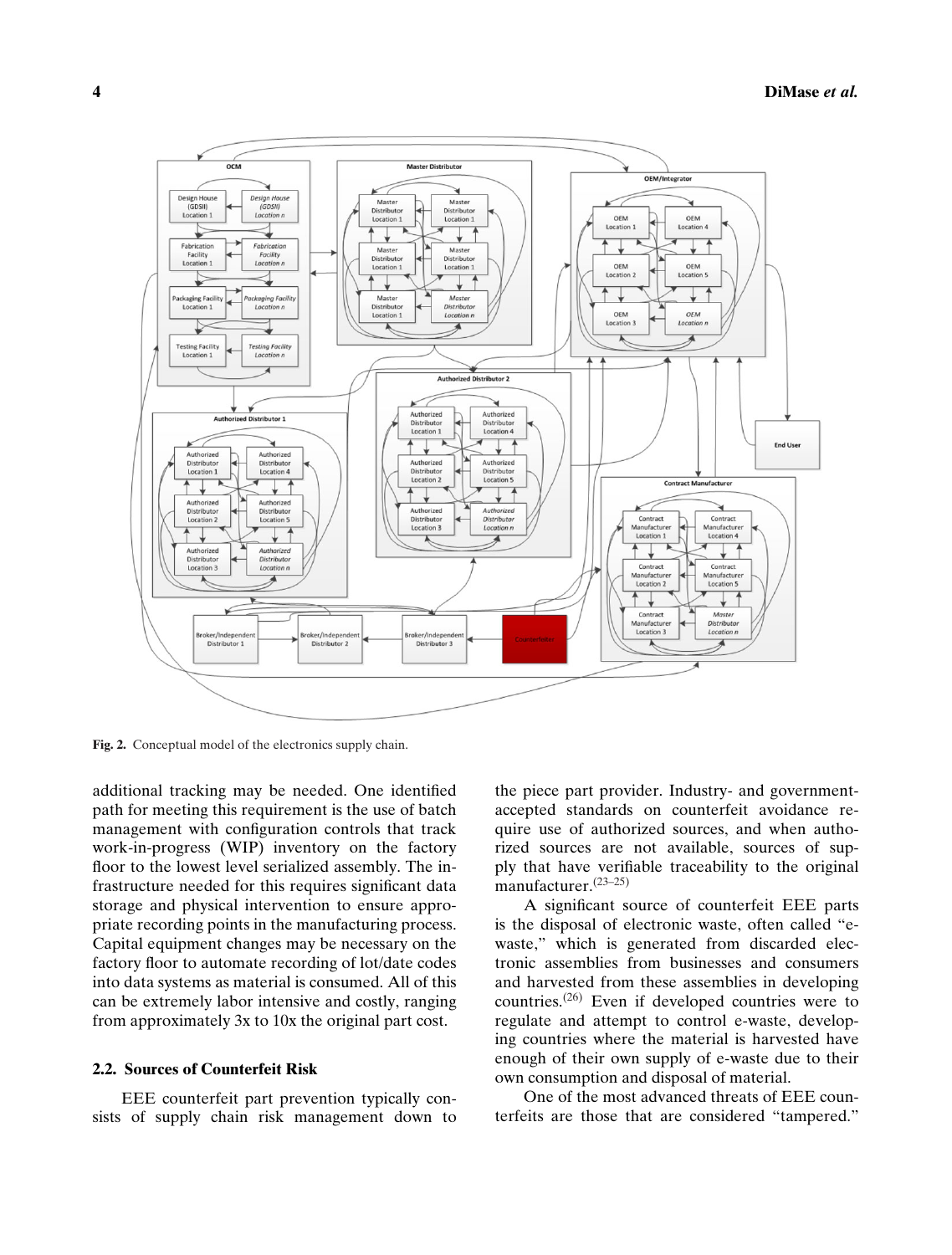### **Traceability and Risk Analysis Strategies 5**

The SAE G-19A committee defines a tampered counterfeit part as "a part which has been modified for sabotage or malfunction." Parts of this category would likely be state sponsored by adversary countries and could have dangerous or catastrophic consequences for systems that incorporate them. Consequences include but are not limited to denial of service of a critical function of the system, side-channel attacks that enable loss of sensitive or critical information, premature or latent failure, or unauthorized access to proprietary data or system functionality. This category of counterfeit devices is of particular concern for applications affecting national security, such as weapon systems, communications systems, or the systems impacting the critical infrastructure, including power utilities, mass transportation, and banking. $(26)$ 

From the 387 companies and organizations surveyed by the U.S. Department of Commerce in a defense industrial base assessment of counterfeit electronics, the largest percentage of counterfeits were sold by brokers and independent distributors where pedigree and traceability to the original manufacturer are often unavailable.<sup>(7)</sup> One reason for the lack of traceability is because independent distributors often receive their inventory from OEM surplus material that is no longer needed for production or maintenance and repair operations. OEMs sell the surplus to recover costs of their excess inventory or the material is consigned to an independent distributor. Other sources include excess inventory from contract manufacturers. Contract manufacturers and OEMs often order components from multiple sources and commingle the inventory and then sell this commingled inventory into the open market. As a result, traceability of this inventory is often difficult to document and prove.

In addition, selling excess inventory is typically not the OEM's or contract manufacturer's core business model and done at a loss, which increases the likelihood of not receiving the necessary information for traceability and pedigree to the original manufacturer. Once the surplus is sold, the independent distributor is unlikely to receive additional surplus of the same item to support ongoing sales. Many independent distributors will also broker parts to support their customers and business model for additional revenue, since inventory sales are unpredictable. Brokers will shop for parts required to support their customers from other independent distributors who are showing stock on the parts they need. While brokers locate inventory per

customer demand and buy and sell on short order, independent distributors speculate on inventory. Many independent distributors also broker parts.

Independent distributors and brokers choose not to share their source of supply for two reasons. One, they don't want to lose competitive advantage by giving up their source and be cut out of the transaction as a middleman. They also do not want to risk losing a future source of ongoing surplus and sales revenue. Two, they may be restricted by contract from disclosing the source of the surplus. OEMs and contract manufacturers may not want their name associated with the sale of parts from surplus, which could impact their relationship and future agreements with their ongoing supplier base. Since brokers are buying parts without verifiable traceability and pedigree, the market is ripe for fraudulent actors to introduce counterfeit parts into the supply chain through brokers. In addition, independent distributors may not have the appropriate inventory control systems to segregate material that has pedigree and traceability from material that does not. In addition, independent distributors may not have adequate inspection and test capabilities to detect today's advanced counterfeits. Even the most advanced test capabilities cannot authenticate parts and can be extremely costly and time consuming. Since their primary business is brokering parts and selling excess inventory, there is significant risk of commingled material from multiple sources with unknown verification, traceability, and pedigree.

The actor that is generally the most susceptible to counterfeits is the broker. A supply chain can only be as strong as its weakest link. As such, all of the brokers in the supply chain might be very trustworthy, but if one link in the supply chain is more susceptible to counterfeits, then the whole system now becomes susceptible to counterfeits. Some of the more "trustworthy" brokers utilize testing laboratories to verify the authenticity of their products; however, many have little or no screening and verification.

From a risk-based perspective, the most likely source for receiving counterfeit parts is open market material acquired from independent distributors and brokers without verifiable traceability and pedigree to the original manufacturer. There is still a risk of receiving counterfeit parts from authorized sources if they do not have adequate controls to validate when returned material is not what was originally sold to the OEM or contract manufacturer. There is also a risk when the authorized source acquires any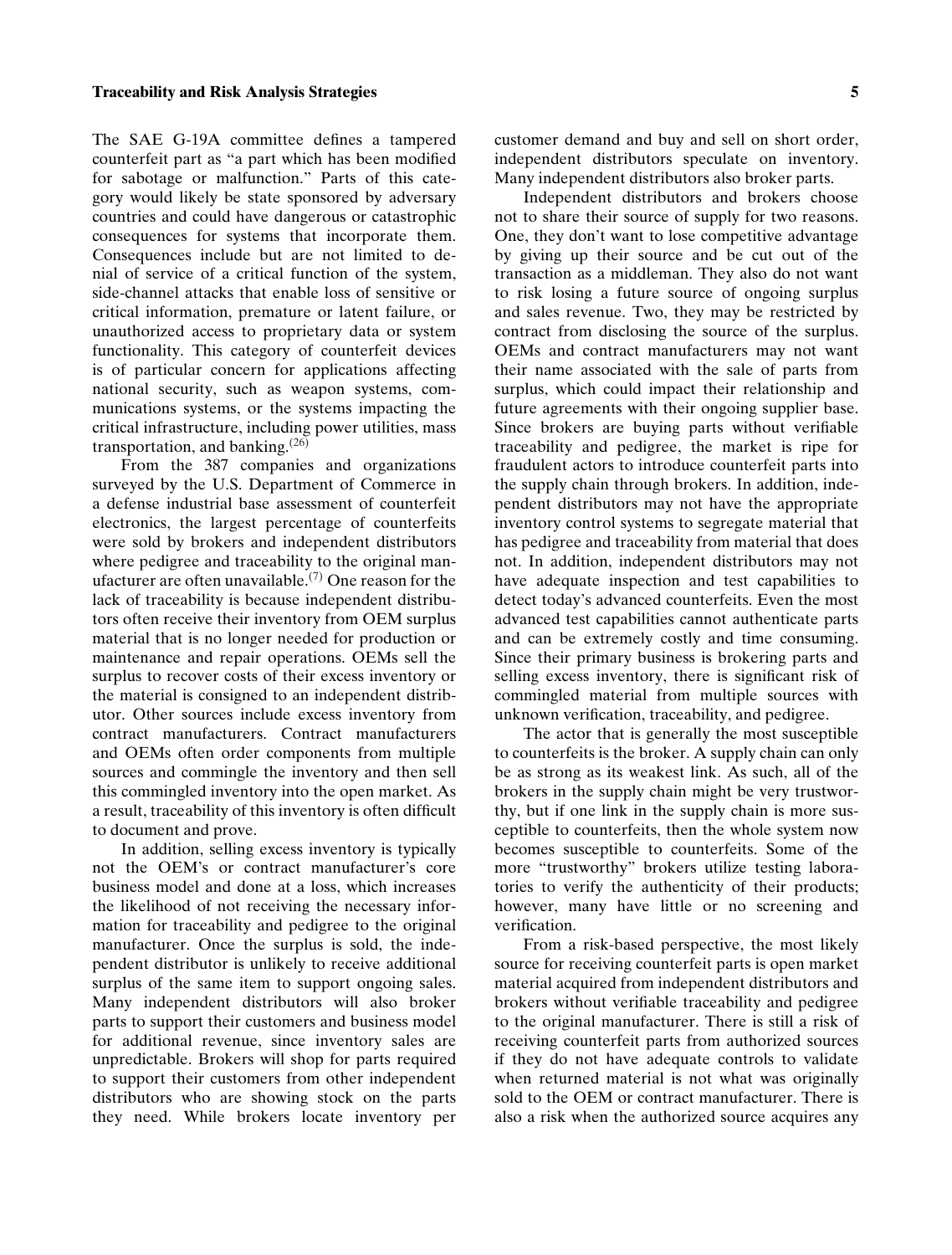material from the open market and commingles these parts without traceability and pedigree in their inventory. However, for authorized sources whose core business model is to acquire parts only from original manufacturers that have appropriate inventory controls, the risk is very small. Furthermore, the risk can mitigated through appropriate industry standards.

## **3. SUPPLY CHAIN NEEDS**

#### **3.1. Enhanced Risk Assessment Models**

To be able to effectively manage supply chain risks arising from counterfeit electronics, it is necessary to first be able to assess the supply chain risk. However, a majority of the literature on supply chain risk is related to disruptions (e.g., natural and manmade disasters, trucking accidents) or external market uncertainties (e.g., coordination of supply and demand).<sup> $(27-30)$ </sup> Traditional approaches to disruption risk management attempt to balance the costs of risk mitigation alternatives with expected losses from a disruption event, with an objective of minimizing total  $costs$ , $(29)$  and a number of supply chain modeling efforts have arisen to include deterministic, stochastic, economic, and simulation-based models.(31)

However, comparatively few supply chain risk models have dealt with the issue of assessing counterfeit risks—where instead of disruptions, adulterated products are inserted into the supply chain. Conrad *et al*. (32) developed a stochastic mapping approach for assessing the risks of contaminated food supply. Lehtonen *et al.*<sup>(33)</sup> used a hidden Markov model for location-based authentication in the pharmaceutical supply chain. However, these approaches can be quite data-intensive and require numerous assumptions from subject matter experts regarding the probabilities of goods transferring from one actor in the supply chain to another, which in a complex supply chain may become burdensome. Moreover, a purely quantitative risk assessment may miss out on the weights that decisionmakers place on different (e.g., everyday vs. catastrophic) risks.<sup>(34)</sup> Collier *et al*.<sup>(21)</sup> developed a semi-quantitative risk assessment method for suspect counterfeit electronics based on knowledge of the system criticality and vendor history in an attempt to aid the selection of appropriate authentication testing protocols. Schaffer $(35)$ developed a set of semi-quantitative spreadsheet tools that assess the risk of counterfeits based on part type, features of the untrusted supplier, and

anticipated costs resulting from counterfeit use. However, the likelihood of receiving a counterfeit is assessed by proxy through knowledge of the vendor (e.g., quality certifications, open incident reports) instead of information about the supply chain route itself. Thus, while these tools<sup> $(21,35)$ </sup> are a useful starting point, there is a need to develop a supply chain risk assessment model specifically tailored to counterfeit electronics risks, informed by the route that the parts have gone through before reaching an end user.

#### **3.2. Traceability Considerations**

In order to utilize enhanced risk assessment models, there is a need to know through what points the products are being shipped. The ability to effectively trace products through the supply chain is critical to understanding the risks involved, especially when supply chains topologies are complex, such as in food<sup>(32)</sup> and pharmaceuticals.<sup>(36)</sup>

In May 2014, defenses regulations were introduced to address counterfeit electronic part traceability. DFARS clause  $252.246-7007$ ,<sup> $(37)$ </sup> specific to counterfeit avoidance and detection of electronic parts, addressees traceability by requiring systems criteria for a counterfeit electronic part detection and avoidance system that

*shall include risk-based policies and procedures that address, at a minimum, the following areas . . . : Processes for maintaining electronic part traceability (e.g., item unique identification) that enable tracking of the supply chain back to the original manufacturer, whether the electronic parts are supplied as discrete electronic parts or are contained in assemblies. This traceability process shall include certification and traceability documentation developed by manufacturers in accordance with Government and industry standards; clear identification of the name and location of supply chain intermediaries from the manufacturer to the direct source of the product for the seller; and where available, the manufacturer's batch identification for the electronic part(s), such as date codes, lot codes, or serial numbers. If IUID marking is selected as a traceability mechanism, its usage shall comply with the item marking requirements of 252.211-7003, Item Unique Identification and Valuation.*

One could interpret this requirement in the most rigorous way as having a system that identifies the name and location of all supply chain intermediaries from the original manufacturer once the parts are produced to the system (e.g., an airplane or weapons system), and each intermediary and location in between. However, the costs of this level of traceability may outweigh the benefits. From an industry perspective, there is a critical need to understand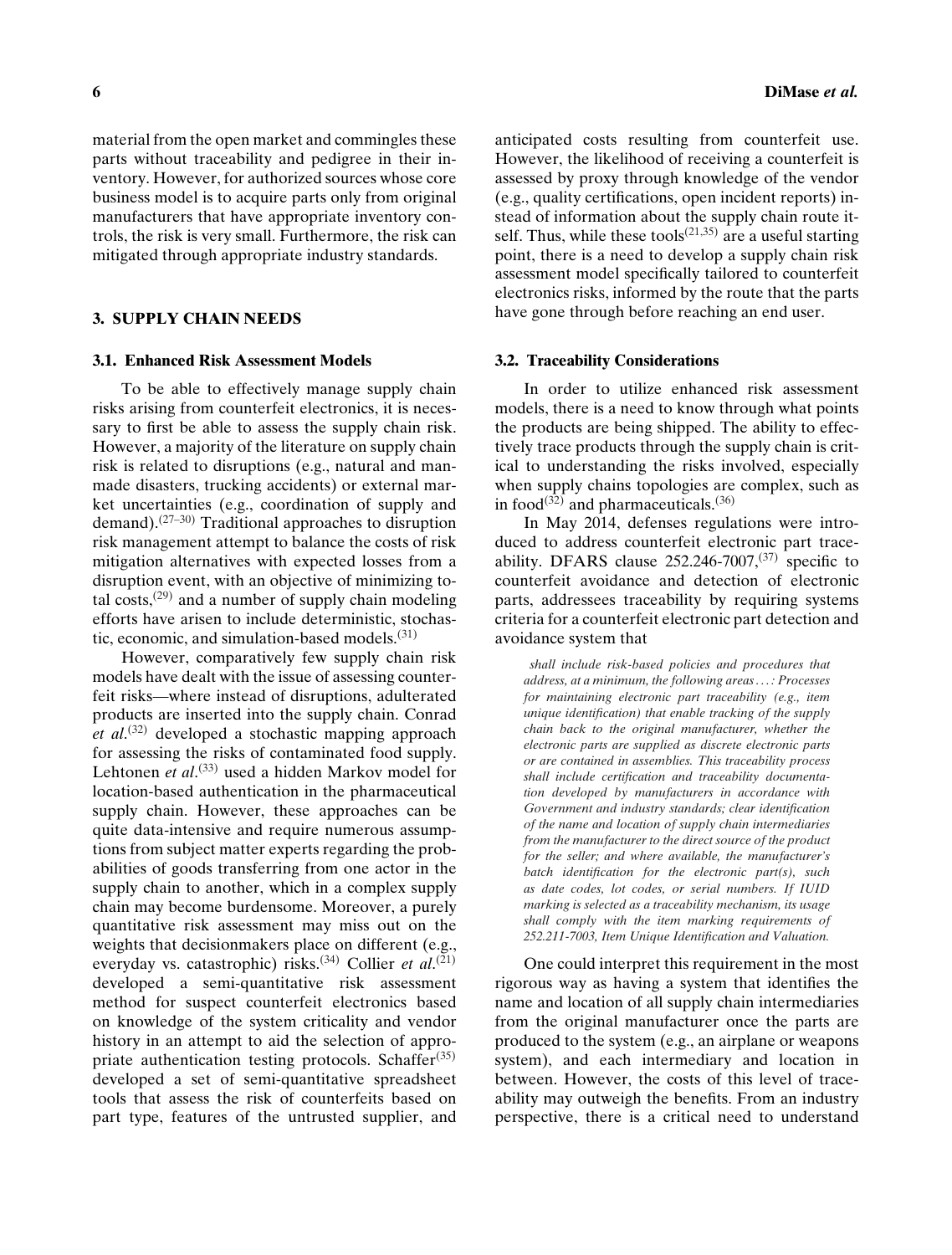## **Traceability and Risk Analysis Strategies 7**

what the optimal level of traceability within the supply chain is to support and address counterfeit prevention and ensure pedigree to the original manufacturer. There are only a few families of electronic parts that offer the name and location of the supply chain intermediary from the original manufacturer (MIL-PRF-38535 and MIL-PRF-19500). Even for these military specifications, traceability requirements are only applicable to supply chain transactions prior to the integration of these parts into circuit cards, and do not specify traceability requirements to the final delivered system. There are well over 100 different military federal supply classes of electronic parts, many of which do not require identifying and naming all known intermediaries in the military specification. In addition, commercial devices do not require or provide this information. Electronic systems supporting the Warfighter could not be produced on the limited number of MIL-Spec parts that identify the name and location of all known intermediaries, requiring the use of parts with limited traceability. Thus, there is a need for thoughtful approaches to traceability that balance the costs of increased traceability with the risks posed to different systems. The following are some considerations for designing and implementing a traceability program.

#### *3.2.1. Prioritize High-Risk Parts*

In support of U.S. DoD's better buying power initiatives, which encompass a set of fundamental acquisition principles to achieve greater efficiencies through affordability, cost control, elimination of unproductive processes and bureaucracy, and promotion of competition, $(38)$  there are less costly alternatives than space grade traceability to achieve the intent of the regulations specified above for counterfeit electronic part detection and avoidance. One less costly alternative is to implement "risk-based policies and procedures" as specified in the regulations, focusing on acquiring material from authorized sources, such as the original manufacturer or its authorized/franchised distributor or after-market manufacturer. When these sources of supply are not available, the policy should require a risk assessment that may require more stringent test and inspection requirements on material acquired from independent distributors and brokers, where the likelihood of receiving a counterfeit part is more probable than from other trusted sources, and the

traceability to the original manufacturer is limited or impossible to achieve. When material is acquired from brokers and independent distributors in critical applications, the forward traceability may need to link the risk analysis and testing performed to mitigate counterfeiting to the lot of parts received. This is because no amount of testing can truly authenticate an electronic part. The best testing can do is increase the confidence that parts do not show evidence of counterfeiting based on testing performed. Parts that could impact mission criticality and safety should have more testing performed to increase confidence for those applications. From a "risk-based" perspective, traceability of electronic parts should be focused on material acquired from other than authorized sources since these parts are most at risk for counterfeiting. From a technical perspective, tracking parts without verifiable traceability and pedigree makes sense since we can determine if appropriate testing was performed on critical systems and components throughout the expected lifecycle of the system. Even if new counterfeit methods are discovered, organizations that are tracking these parts could evaluate the potential consequences and make a determination of how to mitigate discovered problems.

## *3.2.2. Move Beyond Certificates of Conformance*

Organizations also need to be careful not to trust the paper certificate of conformance (CoC) as a means to verify whether parts are authentic. These documents are easily counterfeited and are not tethered to the part. An organization could acquire a small quantity of known good parts specifically to acquire the CoC. As a result, the valid CoC can be fraudulently associated with the parts that were acquired from the open market without pedigree and traceability to the original manufacturer. There are numerous examples of false CoCs that have been provided by suppliers reported for selling counterfeit parts by ERAI, an organization that monitors, mediates, and reports issues impacting the electronics supply chain. Additional research and development is needed in promising areas that can help mitigate the threat of counterfeiting, such as QR codes capable of authenticating parts on location, which include data documentation, embedded systems on chips that include security features, and covert features embedded in parts to assist in identifying authentic and counterfeit parts.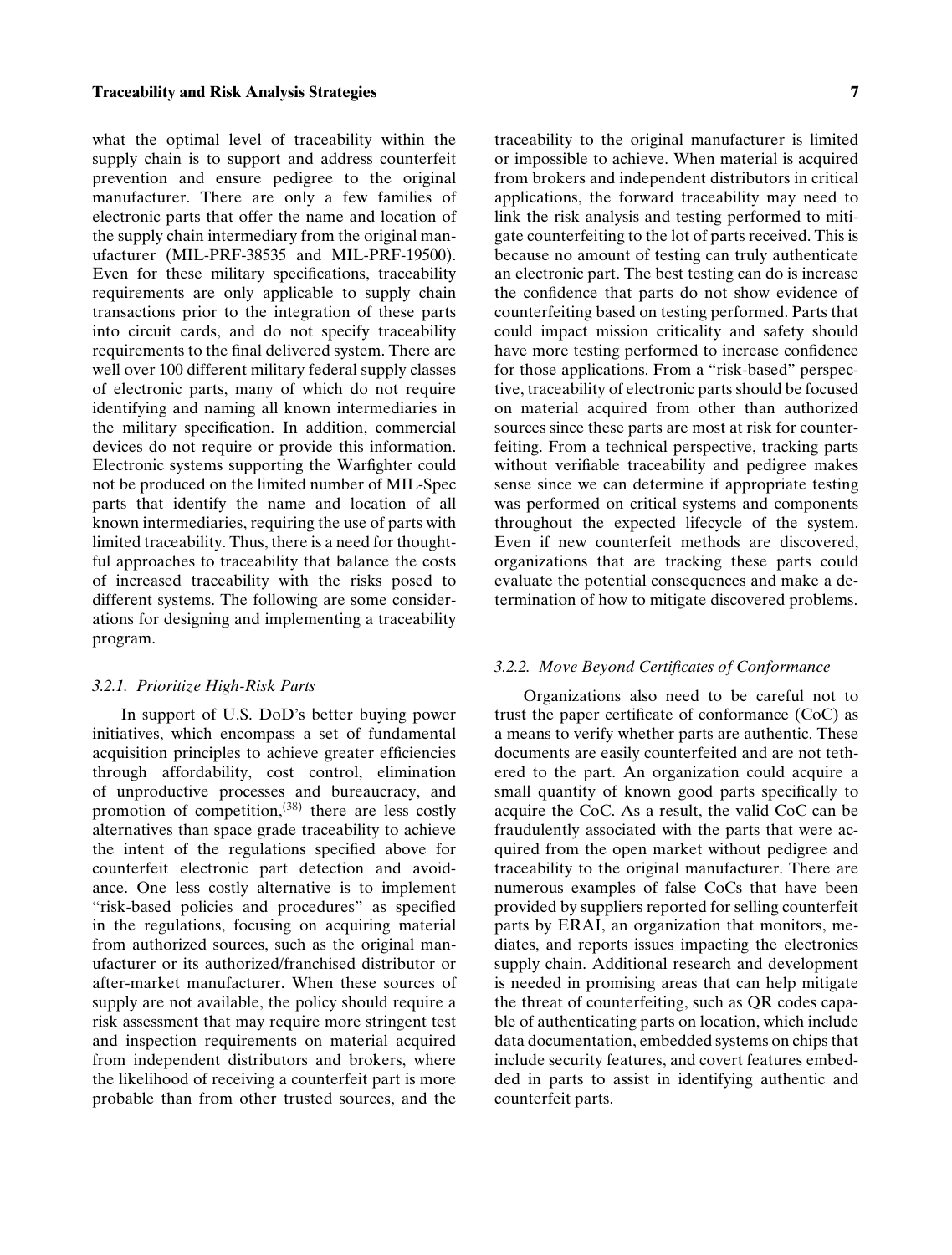#### *3.2.3. Incentivize Best Practices*

To be fair and equitable, government should not punish organizations that are victims of unknown counterfeit methods. Safe harbor should be established for organizations that stay current with detection techniques and report known problems of fielded issues to their customers. After all, industry can only address the "known risks" and should not be held accountable for problems that have yet to be discovered. A risk-based solution to implement the appropriate level of traceability, such as tracing parts on critical systems acquired from independent distributors and brokers, and the testing performed to authenticate the material, will be an added cost to execute, but should be a fraction of the cost to implement full traceability from origin to destination for all parts. In this example, if batch management with configuration control and associated testing is implemented and limited to the parts that have no verifiable traceability and pedigree, then the cost increase should be contained to the support necessary to track the limited number of parts on the assembly that do not have verifiable traceability and pedigree to the original manufacturer.

#### *3.2.4. Adoption of Standards*

After months of cross-industry deliberation that included collaboration from government on the traceability topic on SAE's G-19CI, the technical subject matter experts from the committee recommended that EEE parts verified from authorized sources maintain electronic part traceability during the procurement and receiving process that enables tracking of the supply chain back to the OCM or the OCM's authorized distributors, whether the electronic parts are supplied as discrete electronic parts or contained in assemblies. The group also recommended that EEE parts from sources other than authorized suppliers pursue clear identification of the name and location of supply chain intermediaries from OCM or authorized suppliers, and in the absence of this level of backwards traceability to the original manufacturer, that inspections, tests, and other risk mitigation methods should be applied. SAE published a standard, AS6496 "Fraudulent/Counterfeit Electronic Parts: Avoidance, Detection, Mitigation, and Disposition—Authorized/Franchised Distribution," that addresses concerns from authorized distributor sources. $(25)$  Organizations may want to invoke

AS6496 on their authorized distributors to ensure that appropriate controls are in place to mitigate the risk of receiving counterfeit EEE parts and ensure that material acquired has traceability and pedigree to the original manufacturer. The Joint Electron Device Engineering Council (JEDEC) is currently developing a standard for original manufacturers to address the risk of counterfeit parts. Other available standards include SEMI T20-0710 $^{(39)}$  and ISO/IEC JTC 1/SC 27, which is currently in development.<sup> $(40)$ </sup> The ISO 31000 standard $(41)$  also provides general risk management guidelines from an enterprise level and can be used to tailor anti-counterfeit and other risk management plans and activities for alignment with organizational goals and objectives.

## *3.2.5. Designing and Managing for Supply Chain Resilience*

Supply chain resilience should be considered in addition to supply chain risk management. The central theme of supply chain resilience is that the supply chain should have the ability to recover to its original functional state after a disruption.  $(42-45)$ 

Similarly to how organizations can design their supply chains to be resilient against disruptions such as natural and manmade disasters, supply chains must also be resilient to the introduction of counterfeits. While redundancy, flexibility, and corporate culture can be important factors that determine supply chain resilience,<sup>(44)</sup> recent research is focused on considering resilience as a system property; supply chain trust can act as an enabler of system-wide  $resilience.$ <sup>(45)</sup>

## **4. CONCLUSIONS**

As the quality of counterfeit products increases, so does the effectiveness of the detection methods, as well as that of countermeasures. In years past, it was sufficient to simply conduct a visual inspection of the part(s) in question, but as time has progressed, more effective and reliable inspection methods have become required in order to maintain an appropriate level of security. And while new authentication methods such as DNA marking technology are becoming available, in a resource-constrained environment, the risk-based prioritization of countermeasures becomes critical. Risk analysis methods must be developed and implemented in parallel to complement these novel technologies.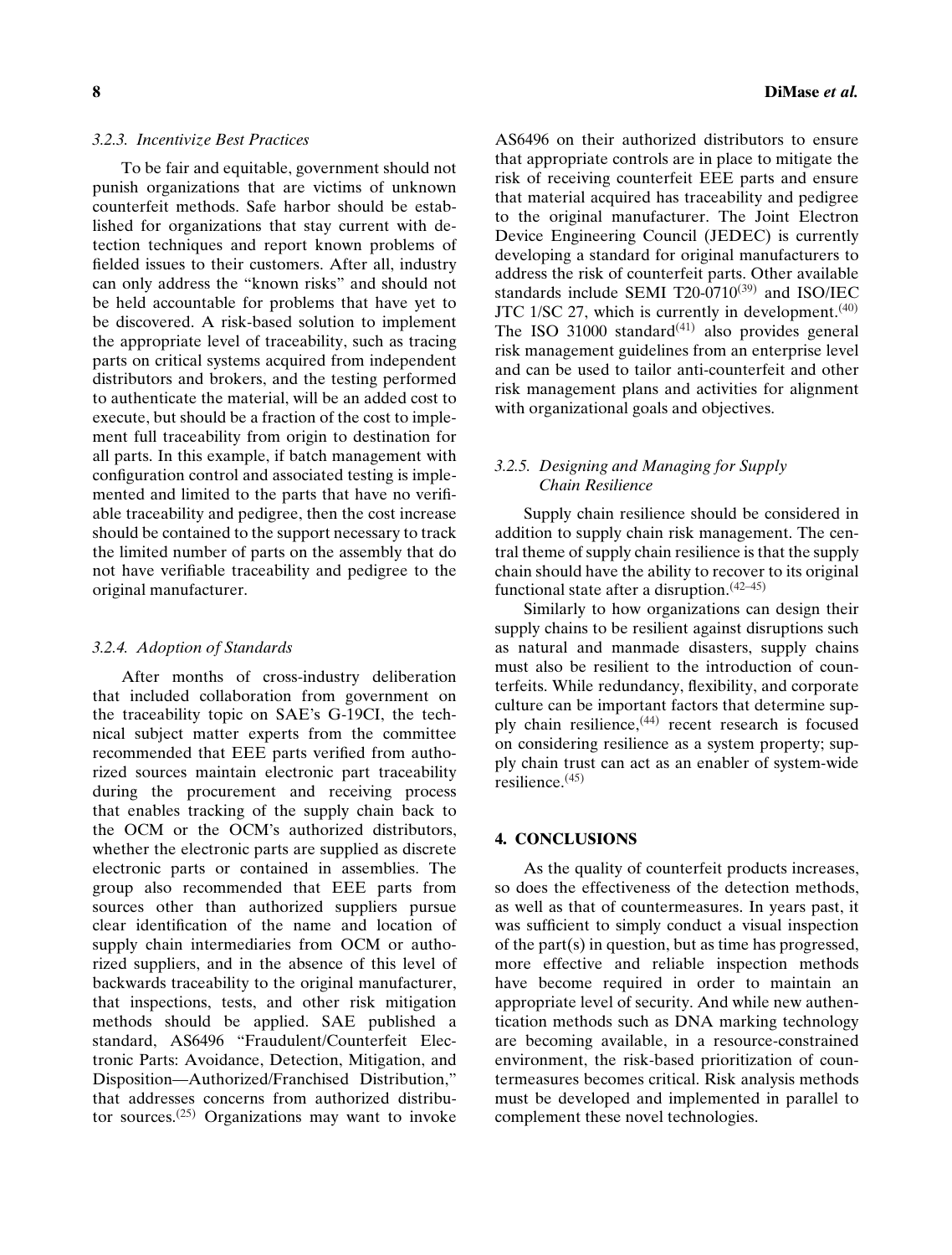#### **Traceability and Risk Analysis Strategies 9**

Traceability does not provide any assurance with regard to quality and performance once the component leaves the authorized supply chain with appropriate material controls, regardless of the effectiveness of methodologies and procedures used. While traceability may show the chain of custody, it does not indicate whether the part has been properly packaged, stored, or handled or whether it has been tampered with along the way. Trusted sources throughout the supply chain need to maintain effective material controls to ensure appropriate material handling and storage, and to ensure material with traceability is not comingled with material without traceability. Future research is needed to build security and traceability upfront, in the design of electronic parts, that enables security and traceability throughout the components' lifecycle. This traceability, in conjunction with other good supply chain risk management practices, is critical for military acquisition risk management $(46)$  and cyber-physical security.(47)

Though it is impossible to prevent counterfeits from entering a supply chain completely, it is entirely possible to reduce the frequency of their occurrence. Effectively securing the electronics supply chain against harmful counterfeits requires a wide-reaching, coordinated effort. Advances must be made in technological design, supply chain management, and risk analytics. Like three legs of a stool, without one, the others cannot stand. However, together, these fields can contribute to truly riskinformed decision making regarding strategies for counterfeit avoidance and supply chain resilience, thereby ensuring global economic prosperity and national security.

#### **ACKNOWLEDGMENTS**

The authors would like to thank Steve Walters and Joel Heebink for comments on the article. Permission was granted by the USACE Chief of Engineers to publish this material. The views and opinions expressed in this article are those of the individual authors and not those of the U.S. Army or other sponsor organizations.

## **REFERENCES**

- 1. Frontier Economics. Estimating the Global Economic and Social Impacts of Counterfeiting and Piracy. London: Frontier Economics Ltd, 2011.
- 2. European Commission. Protecting Intellectual Property Rights: Customs Authorities Detain Nearly 36 Million

Fake Goods at EU Borders in 2013. Brussels: European Commission, 2014. Available at: http://europa.eu/rapid/pressrelease\_IP-14-890\_en.htm.

- 3. US Department of Homeland Security. Intellectual Property Rights Seizures Statistics, Fiscal Year 2013. Washington, DC: Department of Homeland Security, 2013. Available at: http://www.cbp.gov/sites/default/files/documents/2013% 20IPR%20Stats.pdf.
- 4. GAO. Observations on Efforts to Quantify the Economic Effects of Counterfeit and Pirated Goods. GAO-10-423. Washington, DC: Government Accountability Office, 2010.
- 5. Kelic A, Collier ZA, Brown C, Beyeler WE, Outkin AV, Vargas VN, Ehlen MA, Judson C, Zaidi A, Leung B, Linkov I. Decision framework for evaluating the macroeconomic risks and policy impacts of cyber attacks. Environment Systems and Decisions, 2013; 33(4):544–560.
- 6. GAO. Suspect Counterfeit Electronic Parts Can Be Found on Internet Purchasing Platforms. GAO-12-375. Washington, DC: Government Accountability Office, 2012.
- 7. Department of Commerce. Defense Industrial Base Assessment: Counterfeit Electronics. Washington, DC: Bureau of Industry and Security, Office of Technology Evaluation, 2010. Available at: http://www.bis.doc.gov/index.php/otherareas/office-of-technology-evaluation-ote/industrial-baseassessments.
- 8. Pecht M, Tiku S. Bogus: Electronic manufacturing and consumers confront a rising tide of counterfeit electronics. IEEE Spectrum, 2006; 43(5):37–46.
- 9. Rojo FJR, Roy R, Shehab E. Obsolescence management for long-life contracts: State of the art and future trends. International Journal of Advanced Manufacturing Technology, 2010; 49:1235–1250.
- 10. Guin U, Huang K, DiMase D, Carulli JM, Jr., Tehranipoor M, Makris Y. Counterfeit integrated circuits: A rising threat in the global semiconductor supply chain. Proceedings of the IEEE, 2014; 102(8):1207–1228.
- 11. US White House. National Strategy for Global Supply Chain Security. Washington, DC: US White House, 2012. Available at: http://www.whitehouse.gov/sites/default/ files/national\_strategy\_for\_global\_supply\_chain\_security.pdf.
- 12. Improving Critical Infrastructure Cybersecurity. Executive Order 13636, 2013. Available at: http://www.whitehouse.gov/ the-press-office/2013/02/12/executive-order-improving-critical -infrastructure-cybersecurity.
- 13. Hayward JA, Meraglia J. DNA to safeguard electrical components and protect against counterfeiting and diversion. In Proceedings from the 37th International Symposium for Testing and Failure Analysis, November 13–17, 2011, San Jose, CA, USA.
- 14. Ruhrmair U, Devadas S, Koushanfar F. Security based on physical unclonability and disorder. Pp. 65–102 in Tehranipoor M, Wang C (eds). Introduction to Hardware Security and Trust. New York: Springer, 2011.
- 15. Tehranipoor M, Wang C. Introduction to Hardware Security and Trust. New York: Springer, 2011.
- 16. Sood B, Das D, Pecht M. Screening for counterfeit electronic parts. Journal of Material Science: Materials in Electronics, 2011; 22(10):1511–1522.
- 17. Livingston H. Avoiding counterfeit electronic components. IEEE Transactions on Components and Packaging Technologies, 2007; 30(1):187–189.
- 18. Villasenor J. Compromised by Design? Securing the Defense Electronics Supply Chain. Washington, DC: Brookings Institution, 2013.
- 19. Collier ZA, Linkov I, DiMase D, Walters S, Tehranipoor M, Lambert JH. Cybersecurity standards: Managing risk and creating resilience. Computer, 2014; 47(9):70–76.
- 20. Linkov I, Anklam E, Collier ZA, DiMase D, Renn O. Risk-based standards: Integrating top-down and bottom-up